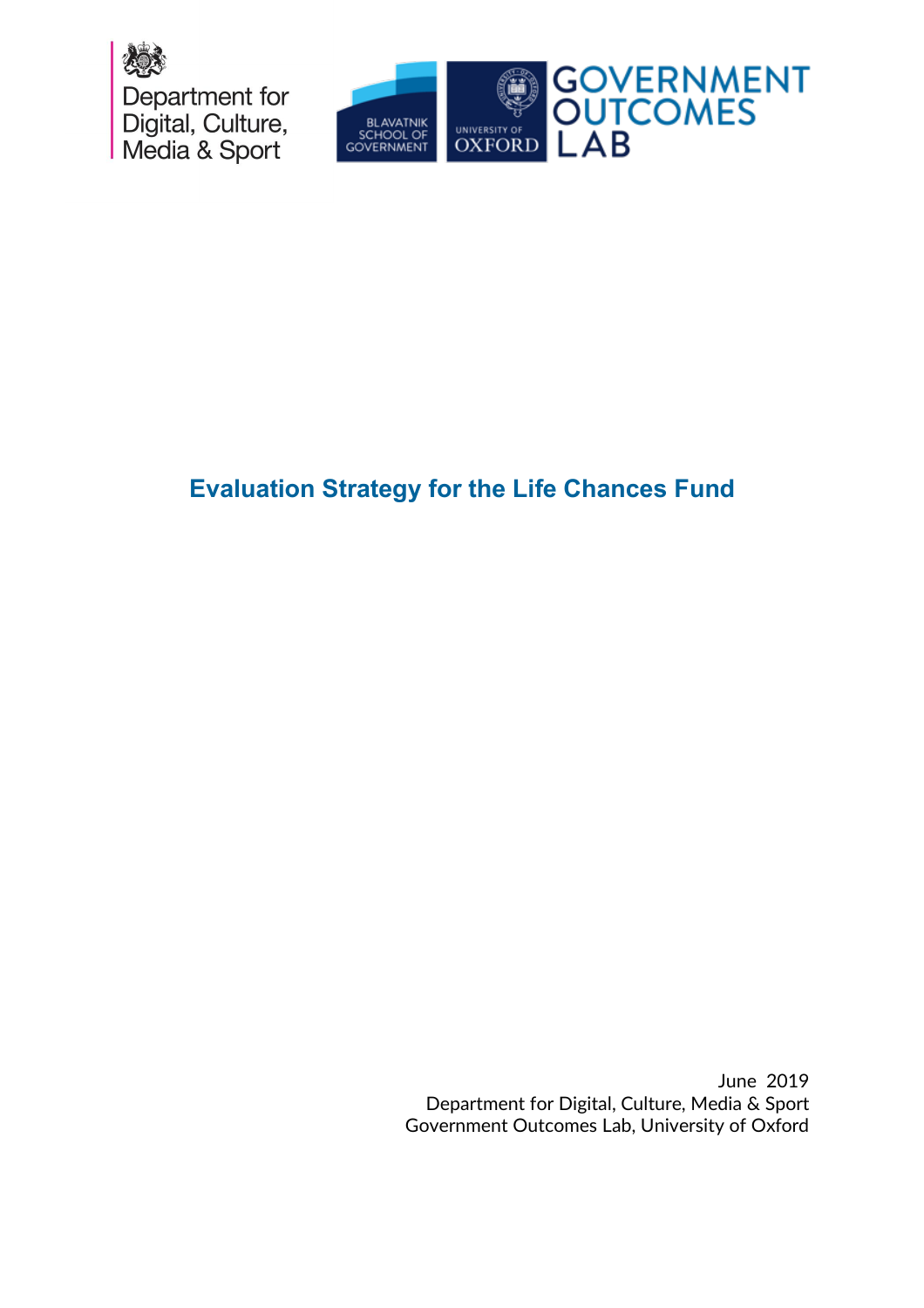



## Acknowledgements

This report sets out the evaluation strategy for the Life Chances Fund. It was authored by Dr Eleanor Carter of the Government Outcomes Lab (GO Lab) at the Blavatnik School of Government, University of Oxford, assisted by Dr Clare FitzGerald, Dr Mehdi Shiva and Tanyah Hameed (GO Lab), with editorial oversight and contributions from Dr Janna Miletzki, Office for Civil Society at DCMS, and a contribution from Dr Lucy Loveless (ICF).

The authors gratefully acknowledge the support of colleagues at the Centre for Social Impact Bonds – most notably Val Keen, and also Dr Mara Airoldi from the GO Lab. The strategy also benefited from the advice of the Evaluation Advisory Group, including Eloise Sobczyk (Centre for Social Impact Bonds at DCMS), Samantha Magne (The National Lottery Community Fund), Professor Chris Fox (Manchester Metropolitan University), Catherine Remfry (DCMS) and Jasmin Keeble (DCMS), in addition to those named above.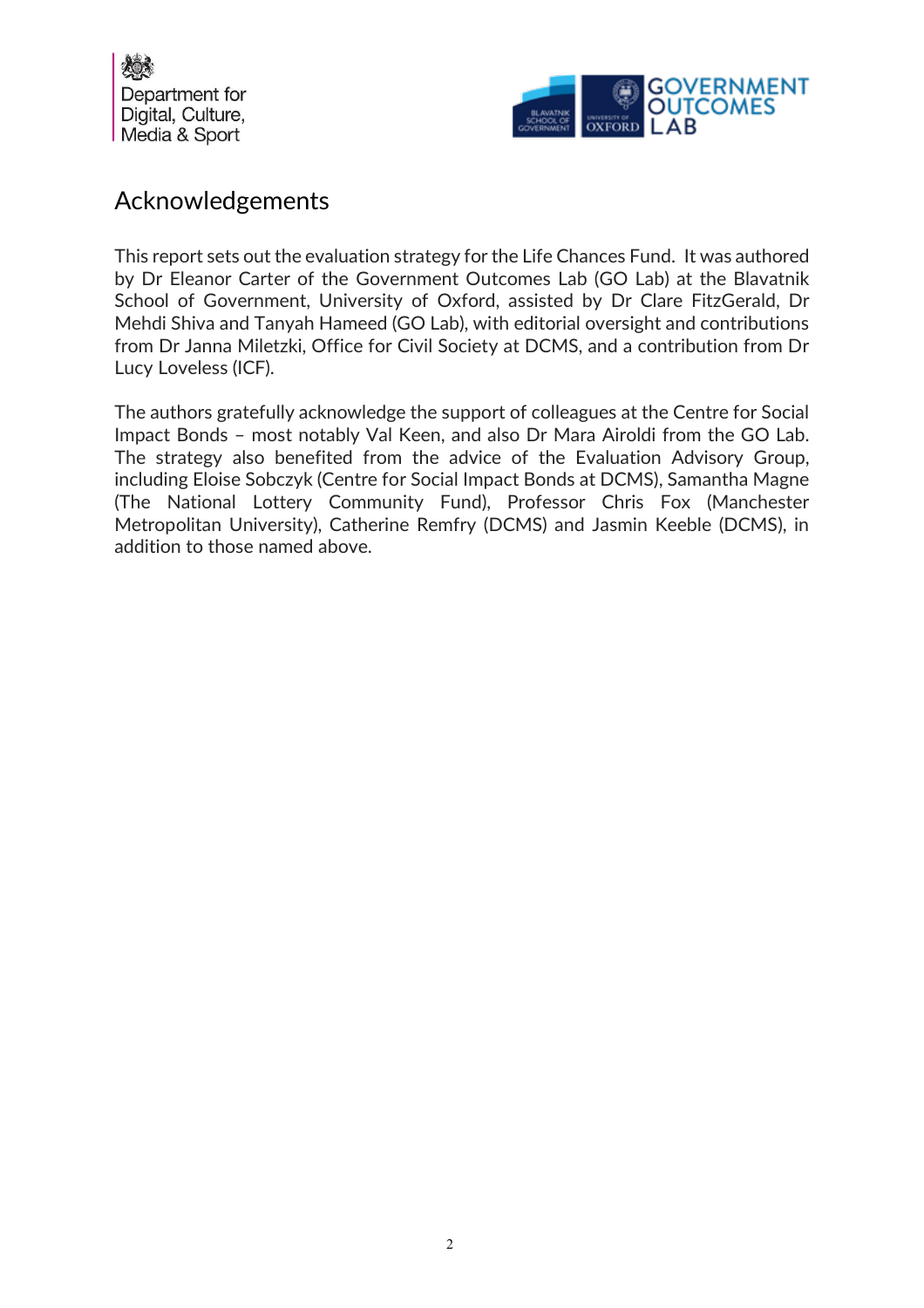

## **EVALUATION STRATEGY FOR THE LIFE CHANCES FUND**

#### **Context**

Traditional models of public service delivery are struggling to meaningfully address complex social issues such as homelessness, educational underachievement, reoffending and long-term unemployment. The persistent failure to tackle these issues leaves the needs of some of the most vulnerable and disadvantaged people unmet. Better ways of addressing these challenges would benefit society as a whole as well as the individuals themselves. Further, these issues are expensive for government to tackle and can be even more expensive if left unaddressed.

In the UK, Central Government has been testing new approaches for structuring and incentivising the provision of public services – including the use of Social Impact Bonds – to deliver improved social outcomes for citizens. This report provides an overview of the evaluation approach which has been developed to support learning around a series of Social Impact Bonds funded via the Life Chances Fund.

#### **1.1 Background: Addressing complex social issues with Social Impact Bonds**

Social Impact Bonds (SIBs), first pioneered in the UK from 2010, are a model for organising and delivering public services. By bringing together commissioners (often central or local government), service providers (usually from the voluntary, community and social enterprise sector) and investors (typically social or philanthropic), SIBs attempt to improve social outcomes for beneficiaries. In a recent report<sup>1</sup>, the Government Outcomes Lab (GO Lab) synthesised the available evidence on UK SIBs. This identified three overarching logics or 'theories of change' by which SIBs have the potential to overcome entrenched public service challenges. SIBs attempt to do this by encouraging more collaboration across policy and delivery silos, urging prevention through early action, and fostering innovation by protecting service providers and commissioners from some degree of financial risk. As a form of outcomes-based commissioning, repayment to investors is predicated on achieving the preagreed outcomes. SIBs try and improve on more commonly applied commissioning approaches (such as in-house provision, grants to independent provider organisations or 'fee for activity' contracting) by providing upfront capital for delivery organisations, encouraging robust measurement of outcomes, and prioritising quality and efficiency in service delivery.

The UK is still the forerunner in the development of SIBs globally, with over 68 SIBs having been launched across policy areas of homelessness, reoffending, unemployment, youth disengagement, children's social care and adoption, and health. Central Government has also adopted the use of 'outcome funds' as a catalyst for the adoption of outcomes-based contracts. Under this approach a government department (or multiple government

 <sup>1</sup> Carter, E., FitzGerald, C., Dixon, R., Economy, C., Hameed, T., and Airoldi, M. (2018) *Building the tools for public services to secure better outcomes: Collaboration, Prevention, Innovation*, Government Outcomes Lab, University of Oxford, Blavatnik School of Government, p.9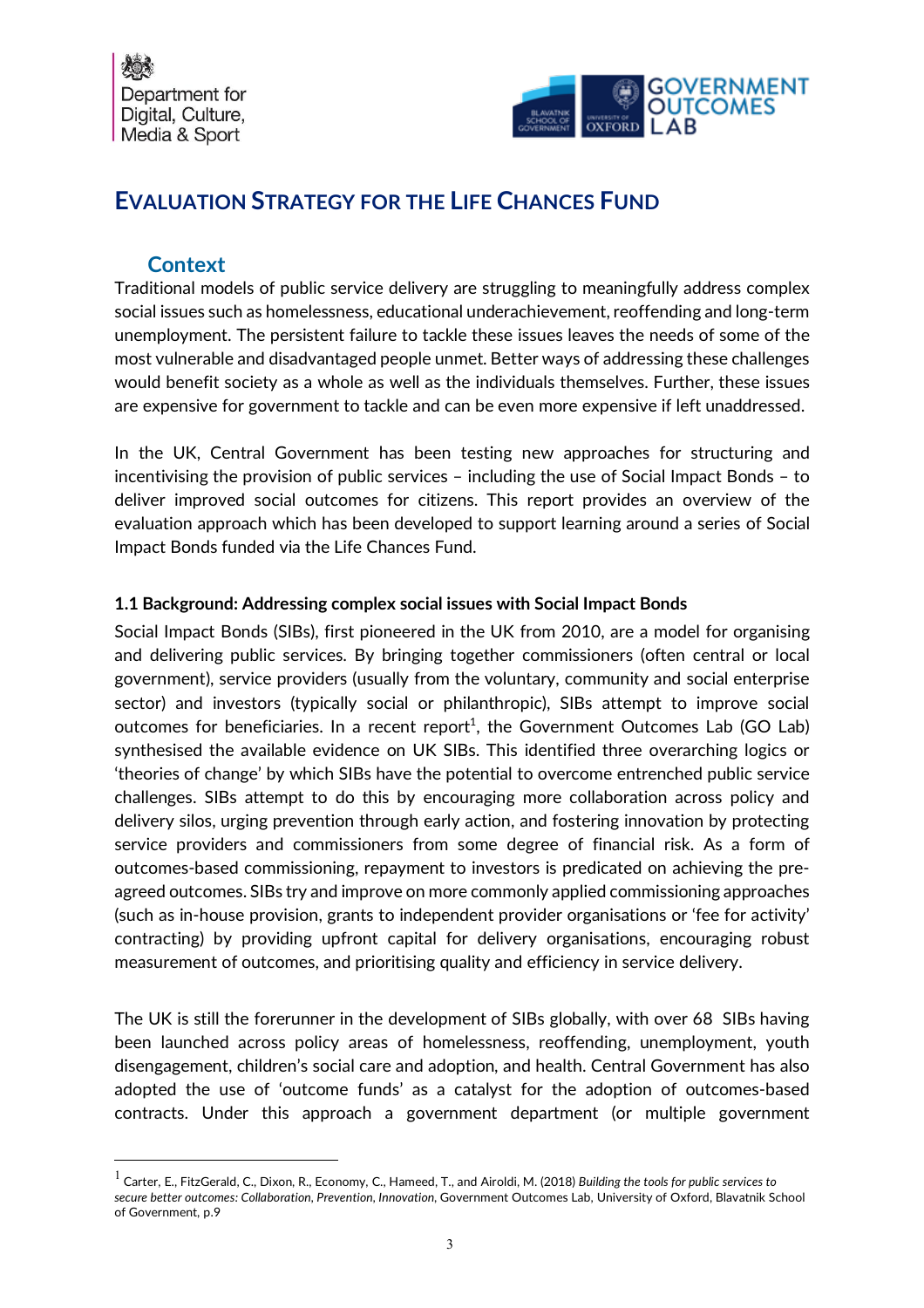

departments) signals a commitment to pay for social outcomes and enables several impact bonds to be implemented simultaneously. The outcomes to be paid for may be highly specified, with specific maximum prices attached by the outcome fund administrator, as shown by the 'rate card' approach adopted by the Department for Work and Pensions in the Innovation Fund (10 SIBs) and Youth Engagement Fund (4 SIBs) and by the Ministry for Housing, Communities and Local Government in the Fair Chance Fund (7 SIBs). In other funds, such as the Social Outcomes Fund commissioned by the Cabinet Office, Central Government offers a contribution to 'top up' outcomes contracts developed by other outcomes funders (such as local authorities or health commissioners) thus pooling resources dedicated to paying for outcomes across multiple stakeholders. In SIBs supported by these funds, local project partners develop bespoke outcome specifications that are most suitable in their context.

The latest outcomes fund developed by Central Government, the Life Chances Fund (LCF), is an £80 million top-up for outcomes payments in SIBs commissioned by local governments in England and aimed at tackling complex social problems. These SIBs focus on six themes that were introduced across three application rounds: older people's services, healthy lives, early years, young people, drug and alcohol dependency, and children's services. There was also an 'innovation' theme which generated three projects focused on homelessness and housingrelated support.

The LCF aims to support people who face the most significant barriers to leading happy and productive lives by supporting the growth of locally developed SIBs. In addition, by increasing the number and scale of SIBs in England, LCF aspires to make it easier and quicker to set up future SIBs, and to build evidence on what works. The fund is administered by The National Lottery Community Fund (formerly known as the Big Lottery Fund) on behalf of the Department for Culture Media and Sport's Centre for Social Impact Bonds. Funding will be available for multi-year SIB projects as the LCF will run for nine years (from July 2016 to March 2025). Specifically, the LCF has the following objectives<sup>2</sup>:

- Increasing the number and scale of SIBs in England.
- Making it easier and quicker to set up a SIB than currently.
- Generating public sector efficiencies by delivering better outcomes and using this to understand how cashable savings are.
- Increasing social innovation and building a clear evidence base of what works
- Increasing the amount of capital available to a wider range of voluntary, community and social enterprise (VCSE) sector providers to enable them to compete for public sector contracts.
- Providing better evidence of the effectiveness of the SIB mechanism and the savings that are being accrued.
- Growing the scale of the social investment market.

#### **1.2 Evidence gaps in evaluations of Social Impact Bonds**

 $^2$  Cabinet Office (2016) Life Chances Fund: guidance. Accessible at: https://www.gov.uk/government/publications/lifechances-fund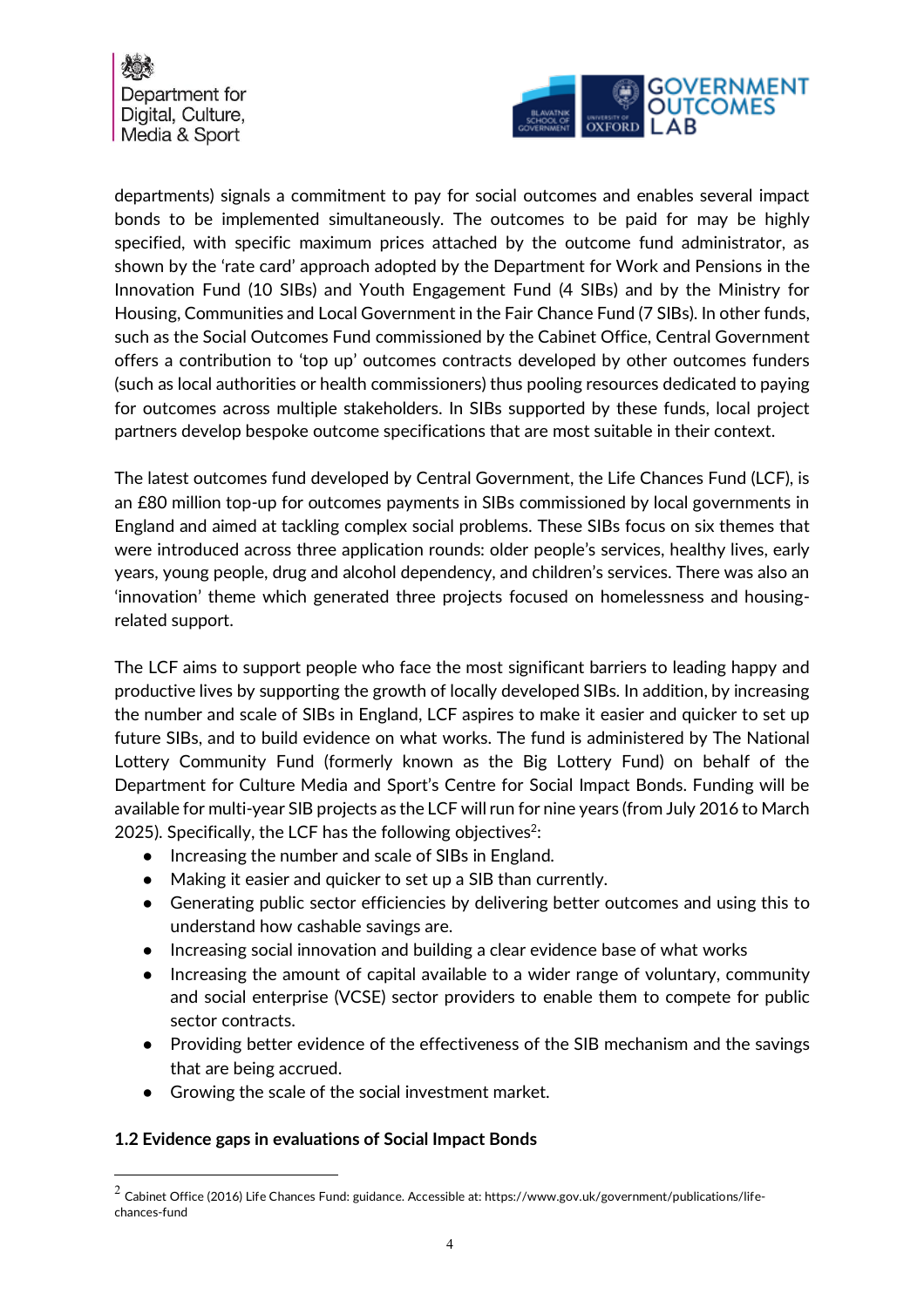

Although a series of SIB evaluations have been carried out previously, the existing evidence base remains partial. GO Lab undertook a rapid systematic review in 2017 and identified 33 empirical evaluations on UK SIBs. Most of these evaluations have focussed on the implementation or efficacy of specific interventions (i.e. the particular service funded by the SIB), though often without robust quantitative impact evaluation (Carter et al., 2018; see also Fox & Morris, 2019). A particular challenge in the evaluation of SIBs to date has been the identification of a relevant comparison against which to compare this new model for public service delivery. Policymakers, practitioners and researchers are keen to develop a more detailed understanding of the SIB model. A key contribution of the LCF evaluation is to clarify whether, where, and how SIBs add value when compared to more conventional public service provision. Robust evaluation can help us build on learning from past projects to improve future policy and practice. Evaluation is arguably even more important for SIBs, as this approach remains a relatively novel form of commissioning with broader implications for the use of outcomes-based approaches.

Through the proposed evaluation approach, research on the LCF SIBs will elicit a clear 'theory of change' to identify how these specific SIBs are expected to improve social outcomes compared with alternative ways of commissioning services. Furthermore, the evaluation aims to respond to current gaps in research by focusing specifically on SIBs as a tool for public service delivery and reform rather than centring only on the intervention effect. The ambition is to assess 'the SIB effect' – that is the influence of this commissioning model on social outcomes. In pursuing this research, the GO Lab and Centre for SIBs hope to offer crucial thought leadership in the outcomes-based-commissioning landscape.

Outcomes funds, including the LCF, also aim to stimulate the adoption of outcomes-basedcommissioning more widely by supporting the development of more SIBs in England. Therefore, the LCF evaluation also presents an opportunity to test the extent to which the Fund has succeeded in growing the SIB market, reaching out to the most vulnerable people in society, and building an evidence base on SIBs.

This document outlines how GO Lab, ICF and local SIB projects, coordinated by the Department for Digital, Culture, Media & Sport, aim to evaluate the Life Chances Fund. The report proceeds in three main sections:

- 1) Providing a brief overview of the full LCF evaluation strategy, including the work planned by ICF and GO Lab;
- 2) Describing the SIB mechanism evaluation strategy, to be led by the GO Lab, including research questions and methodology;
- 3) Outlining the timeline for key evaluation activities.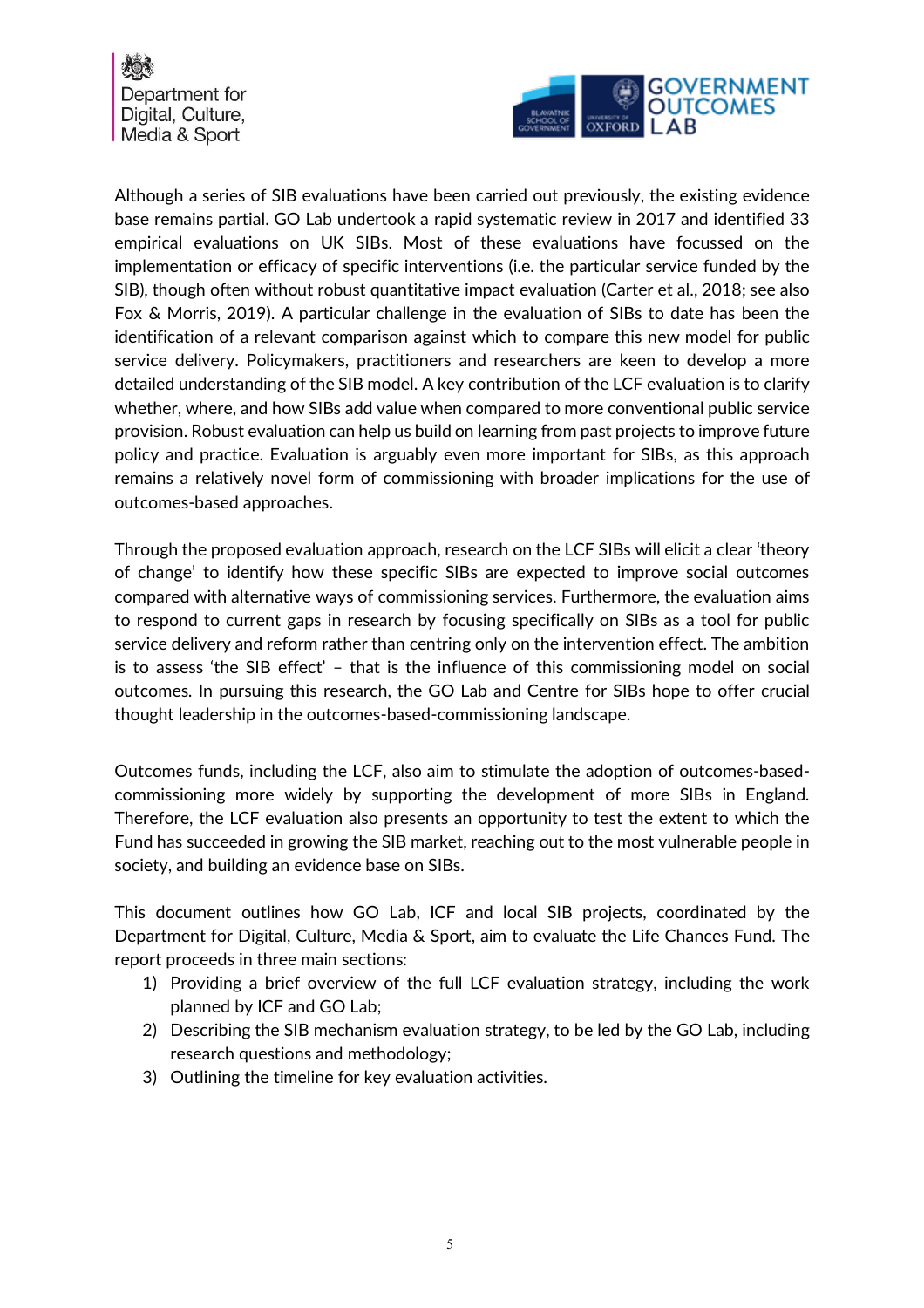

## **1. Overview of LCF evaluation strategy**

The overall LCF evaluation is structured across three strands. These are summarised in Figure 1, and described below:



*Figure 1: Overview of LCF evaluation strategy*

**- Strand 1: Fund-level programme evaluation:** this seeks to evaluate the Life Chances Fund as an instrument for growing the SIB market, the process involved and lessons learned from fund administration. The programme level evaluation is being conducted by ICF.

**- Strand 2: SIB mechanism evaluation:** this seeks to evaluate SIBs as a commissioning tool. Strand 2 will investigate the impact, mechanism and value for money of LCF SIBs using a mixed-methods approach. It will compare the SIB model to alternative commissioning approaches with the aim of estimating the contribution that the SIB model has made to the observed impact. This strand of the evaluation is to be conducted by the GO Lab. The evaluation comprises a two-tier approach, involving both a 'primary' stream and a 'supplementary' stream (as described in Section 4.1.2). Structuring the research activity across the two streams will ensure an appropriate balance between developing an understanding of all LCF SIB projects and ensuring a sufficiently deep and rigorous engagement with those projects where a robust impact, process and value for money evaluation is viable.

**- Strand 3: SIB project-led evaluations:** the scope of these evaluations will be set by LCF applicants themselves. The research is likely to evaluate innovative interventions and/or specific aspects of the SIB model to inform local knowledge. Projects might, for example, use formative evaluation to understand what is working well or not so well and use this insight to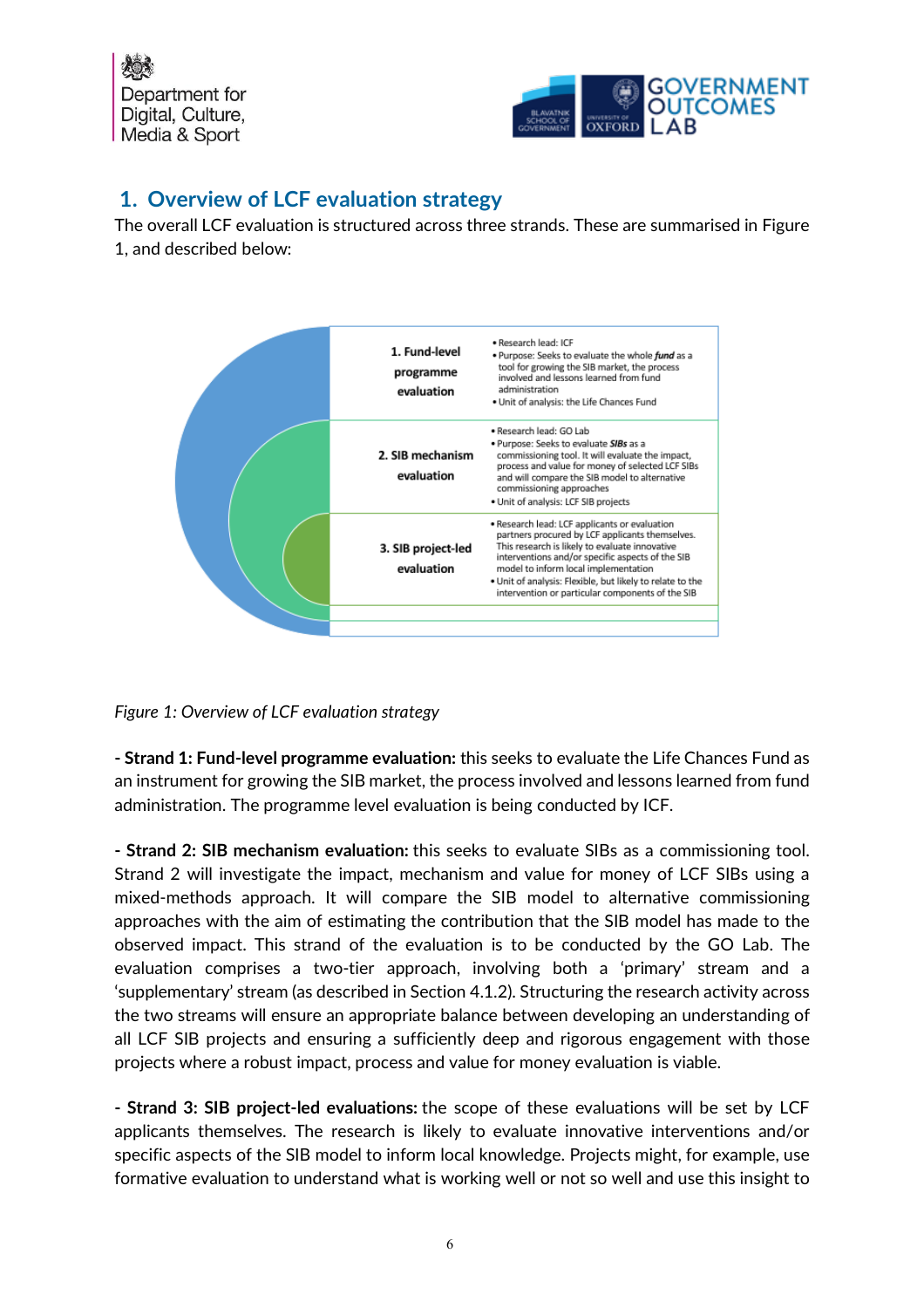



improve services. LCF projects retain responsibility for delivering and/or procuring evaluation partners for strand 3 evaluation activity. Guidance is available from the GO Lab team.

## **Strand 1: Fund-level programme evaluation**

#### **1.2 Methodology and Research Questions**

The programme level evaluation aims to evaluate the LCF as an instrument for growing the SIB market, investigating how the Fund is working in practice from the perspective of national stakeholders, commissioners, providers and investors. The overall aims of the programme level evaluation are to:

- Identify what has worked well and less well with the implementation of the Fund and whether it is on track to achieve its aims and objectives and
- Investigate the role and impact that the LCF has had on the SIB market.

The evaluation started with a scoping phase principally focused on the development of a programme-level theory of change (ToC) logic model. This was developed through an iterative approach involving a review of LCF programme documentation; interviews with national stakeholders, a workshop with the Centre for SIBs (DCMS), Big Lottery Fund, and further consultation and refinement.

The main stage of the evaluation explores the implementation of the Fund from multiple perspectives, identifying enablers and barriers to establishing a SIB in order to generate learning for replicability. This is to be achieved through a series of in-depth qualitative interviews with programme stakeholders and LCF applicants, including those who have withdrawn their applications, were unsuccessful as well as successful in their application. The experiences of individual projects are also being explored in greater depth through qualitative case studies of successful SIBs across all six themes that were part of the three application rounds. These involve interviews with investors, intermediary organisations, commissioners and providers and seek to explore the SIB development process, early experience of implementation and any legacy effects for the different stakeholders.

Qualitative evidence from interviews and case studies along with aggregate data from Fund application forms will be analysed to explore the scale and nature of investments, additionality and market impact of the Fund. This is intended to complement the work undertaken in Strand 2 and 3.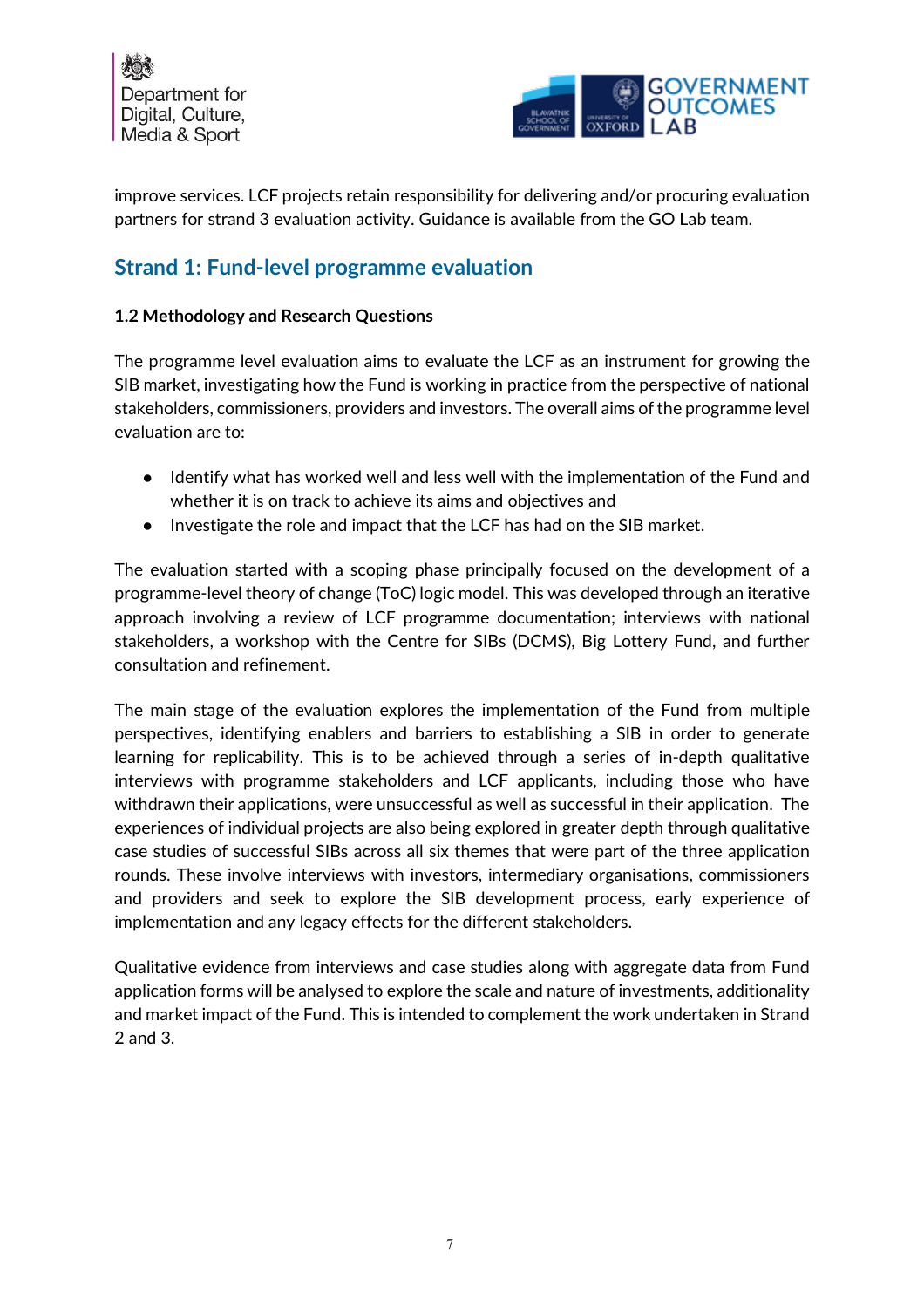



## **2. Strand 2: SIB mechanism evaluation**

#### **2.1 Methodology and Research Questions**

To conduct the SIB mechanism evaluation (defined as Strand 2 in Section 2), GO Lab are dividing evaluation work into two streams. This structure will ensure that balance between developing an evaluative understanding of all LCF SIB projects (since all LCF SIBS are incorporated in the 'Primary' evaluation stream) whilst providing a more detailed and rigorous engagement with a purposively selected 3 – 4 LCF SIB projects where a robust impact, process and value for money evaluation is viable (the 'Supplementary' evaluation stream).

#### **Primary Evaluation**

GO Lab's primary evaluation is based at the SIB project level and will provide descriptive information on all SIBs which are successfully established through the LCF. The primary research question is:

*What are the characteristics of SIB projects funded through the LCF and to what degree are they successful in achieving specified social outcomes?*

The primary evaluation will utilise information collected as part of the LCF administration process. As part of LCF administration, an online data platform has been established to collect detailed application forms and ongoing reporting information from LCF SIBs. This management information will capture detail at the SIB project level including: the stakeholders involved in the project and their roles in the SIB; operating geographies; the intended characteristics of service users and referral pathways; the targeted 'social outcomes' that the SIB seeks to improve; project costs; social investment value; anticipated and achieved performance against prescribed outcomes.

In addition to this management information, the GO Lab will be using a longitudinal survey to gather responses from representatives of each LCF SIB project at three time periods: during project mobilisation, service delivery, and after project completion. Respondents to the survey include multiple individual respondents from key stakeholder organisations such as commissioners and providers. Survey questions will investigate specific aspects of projects' set-up and implementation experiences. Respondents will also be asked to provide information on the technical and relational aspects of SIBs (e.g. contract types, frequency of engagement with other stakeholders). The primary evaluation will incorporate the perspectives of investors via focus group conversations since there is only a small number of active investors in the UK SIB market. Each of the investor representatives is involved in several LCF projects and repeatedly conducting surveys for multiple LCF projects simultaneously is unlikely to capture meaningful information and may be unduly burdensome for investor respondents.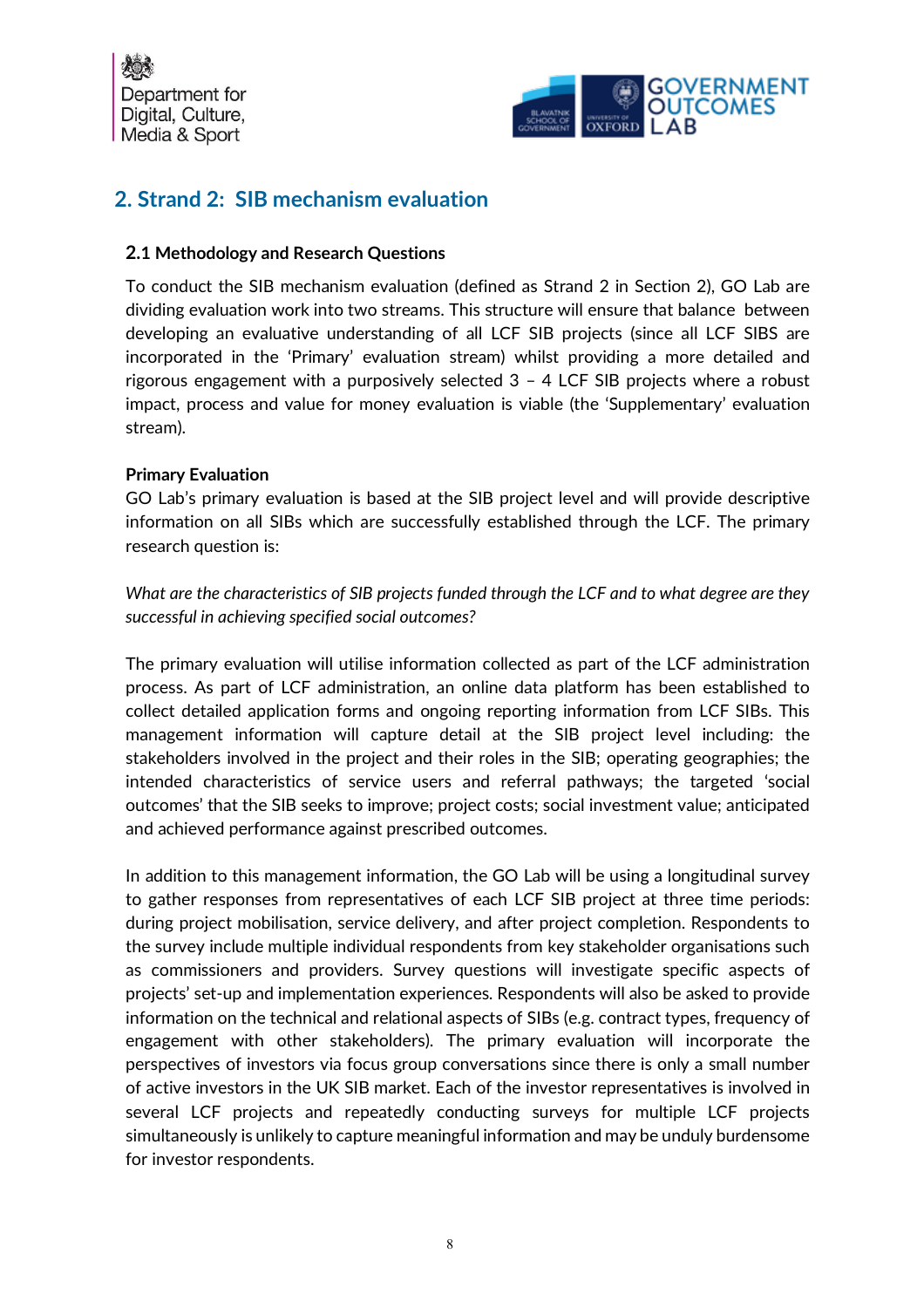



Data gathered from both the survey and the data platform will be used to build descriptive statistics and gain a high-level understanding of the SIB model adopted by each LCF project. Analysis across all LCF SIBs may begin to identify common characteristics associated with successful or less successful achievement of social outcomes.

#### **Supplementary Evaluation**

The supplementary evaluation will provide highly detailed longitudinal studies which combine multiple research methods to investigate a small number of selected SIB projects. It is expected that three or four of the LCF SIBs projects will act as hosts to these detailed studies and in each site a bespoke research approach will be developed collaboratively with local project partners. The overarching research question guiding this stream of work is:

*Did the Social Impact Bond make a difference to the outcomes achieved, compared to alternative commissioning approaches?* 

And, following from this:

*Through what mechanisms do specific aspects of the SIB mechanism contribute to these impacts?*

These questions respond directly to the research gap identified in the GO Lab's rapid review of UK SIB evaluations, namely, that research to date has not empirically assessed the relative benefits or disbenefits of SIBs when compared to alternative approaches for organising and incentivising the delivery of public services. In this, it is appropriate to consider SIBs as one approach – among several – available to those commissioning services. Alternative commissioning forms include in-house public sector provision, grant funding, fee-for-service contracts (where independent delivery organisations are paid on the basis of providing a specified service or intervention) or payment-by-results in the absence of an independent social investor.

The supplementary evaluation in each site will be underpinned by three elements, each responding to a sub-question, with a linked methodological approach. The research under each of these sub-questions will run in parallel with findings and reflections used to inform other elements.

#### **A. Impact Evaluation**

Here the research aims to provide an assessment of whether the SIB commissioning approach made a difference to the social outcomes achieved.

The research question is:

*What is the impact of services commissioned by a SIB on targeted social outcomes, compared to the outcomes achieved under an alternative commissioning approach?*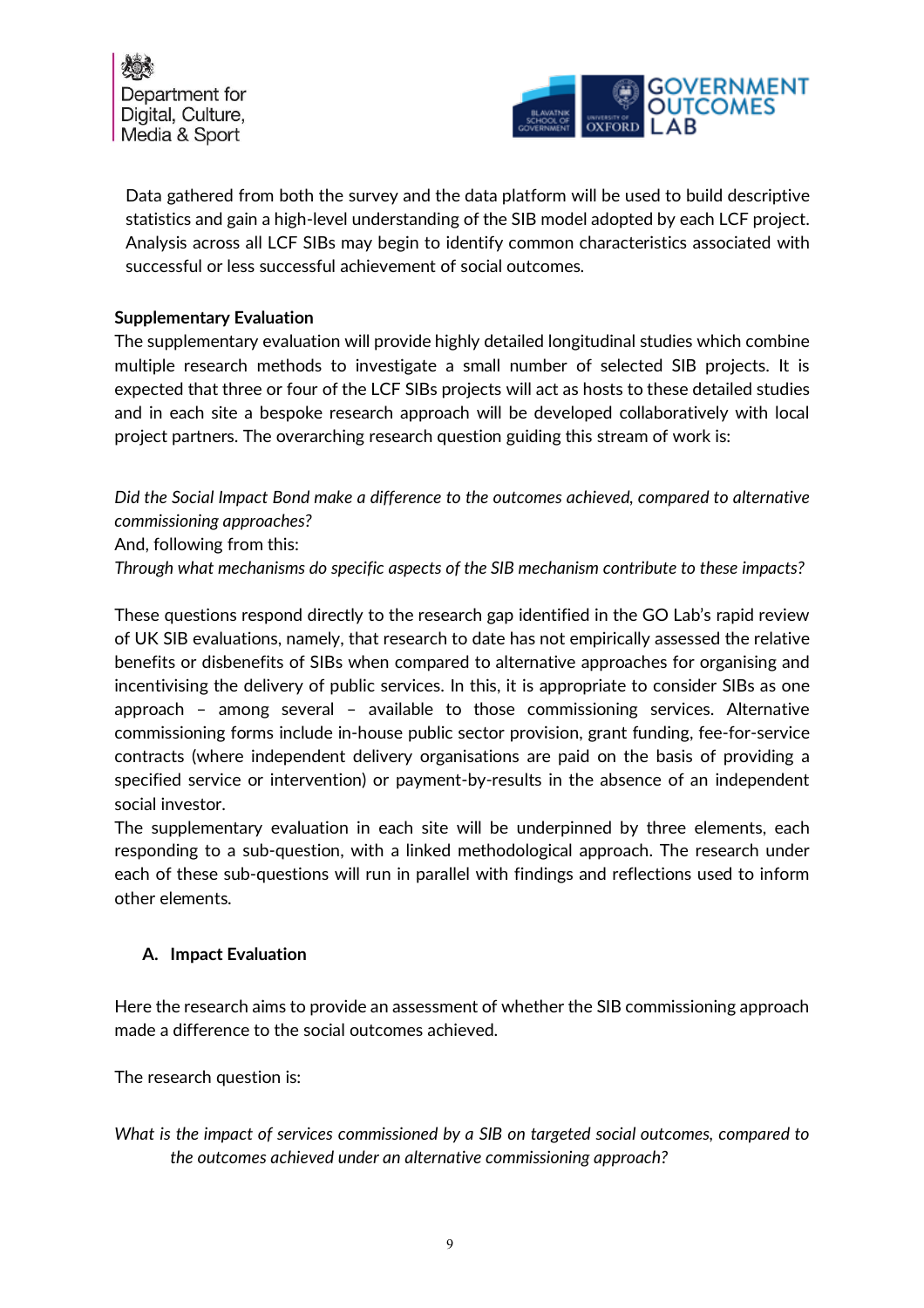

Methodologically, impact evaluation seeks to demonstrate that intended results follow from programme activities whether directly or indirectly. To date, impact evaluation has been dominated by a narrow range of mainly experimental and statistical methods and designs. However, there is an increasing acknowledgement that a 'broader range' of methods can bring valuable insights by offering different understandings of causal inference – being able to justify links between cause and effect (Stern et al., 2012). Cartwright and Munro (2010: 265) note that experimental (often termed 'counterfactual') methods are able to answer the question 'did it work here?' but not 'will it work for us (elsewhere)?'. For the second question – which will be key for policy makers considering broader applications – 'we need theory to judge which factors have stable capacities (to promote the outcome, and how) and to hypothesize when they are worth implementing'.

Where possible the LCF evaluation will adopt a mixed methods approach. The research will pursue a quantitative quasi-experimental methodology to assess the magnitude of effects associated with the SIB whilst also using theory-based and case-based methods to investigate 'contributory causes'. The commissioning approach can be conceived as a complex intervention and therefore is expected to 'work' as part of a causal package in combination with other 'helping factors' such as stakeholder behaviour, related programmes and policies, institutional capacities, cultural factors or socio-economic trends. Qualitative methodologies will be adopted to unpick these causal packages.

A quantitative assessment of whether the SIB approach caused a particular outcome to occur requires both a measure of the outcome of interest and a means of estimating what would have happened without the SIB, using a comparison group.

In order to quantitatively assess the impact of a project, a robust empirical impact evaluation needs to fulfil the following criteria:

- **A means of estimating the 'counterfactual'3** . For the SIB mechanism analysis this means that standardised data must be available for a comparable, non-SIB commissioned service in addition to outcome data relating to the SIB;
- **Sufficient numbers of programme participants to achieve statistical power.** The power of a given study relates to its ability to detect substantive effects in the midst of random fluctuations ("noise"). Power is a numerical quantity – it is defined as the probability that if the true effect is of a given size, then the design will detect it with a given level of confidence, or at a given "significance level" (HM Government, 2011, p. 109). Ensuring that studies are sufficiently powered is important, since if the results of the evaluation are not "statistically significant", simply speaking, no meaningful conclusions can be drawn. Power depends both on the size of the effect on the outcome relative to the natural variation in that outcome and on the number of

 $3$  The counterfactual is "A conditional statement of how the people in a program would have fared if the program had never been implemented, which is used to understand the causal impact of the programme" (p. Glennerster and Takavarasha, 2013: 444)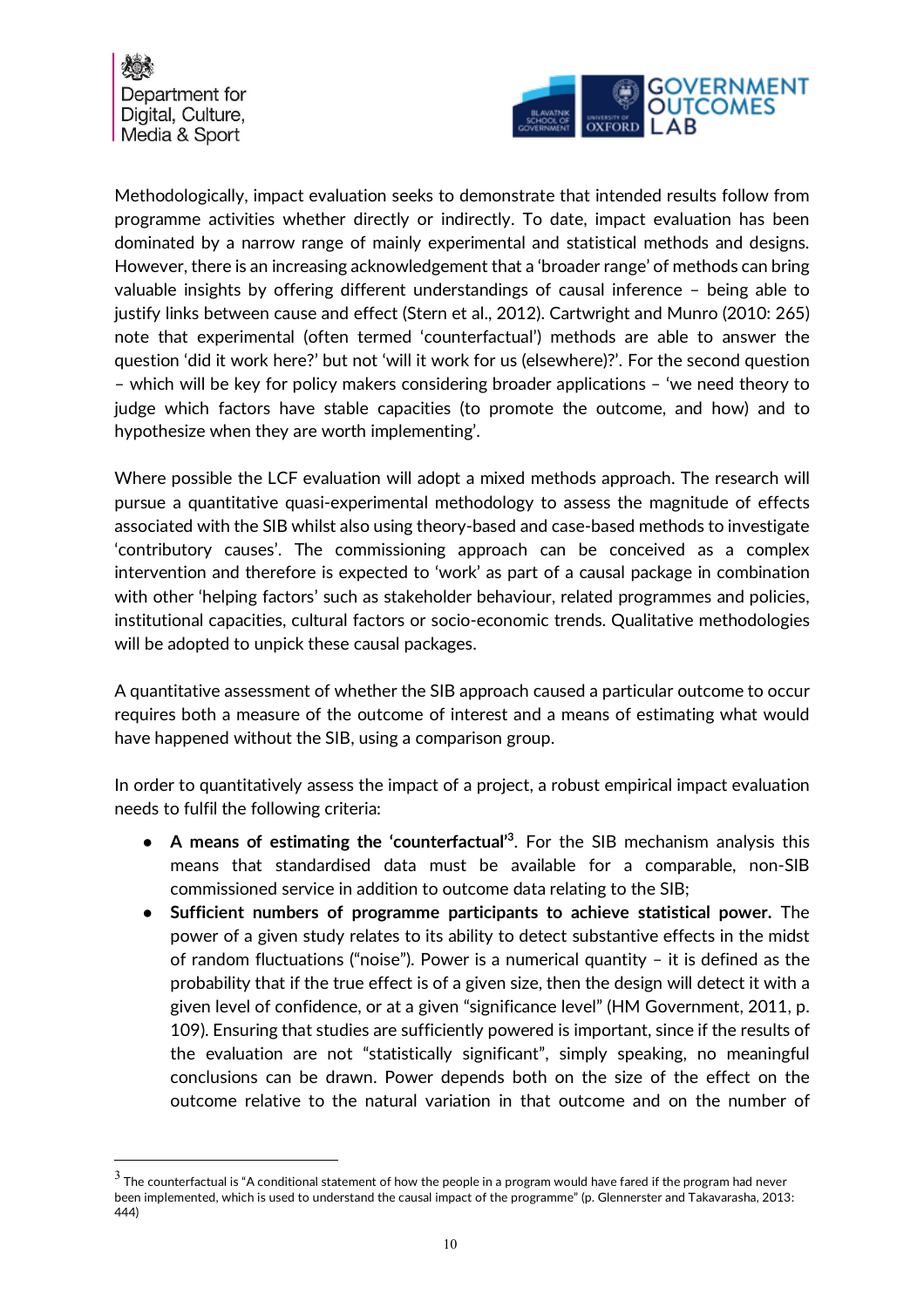



observations.4 All else equal, SIB study sites with larger numbers of programme participants are more likely to offer statistical power.

- **Clear, routinised data collection processes amongst delivery teams.** In order to develop statistical analysis it will be important that the evaluation team have access to detailed management information at a granular level. Ideally, anonymised programme participant information will be used;
- **Enthusiastic commitment from those involved in delivering the SIB.** Since the impact (and economic) evaluation will require data relating to multiple years of SIB implementation it is crucial that there is longstanding 'buy-in' to the evaluation from the SIB stakeholders themselves.

The GO Lab are working with LCF SIB projects to identify whether these criteria are in place. In selecting projects to participate as supplementary evaluation sites, preferred projects are those that fulfil the criteria for a mixed-method approach, including both quantitative and qualitative assessments of impact. The quantitative estimate of SIB benefits from this evaluation stage will provide a foundation for the economic analysis (described in section C).

Should there be an insufficient number of projects that fulfil these criteria, research efforts will prioritise those LCF projects that offer access to an appropriate comparison service (i.e. a similar programme or intervention which has been implemented under a non-SIB commissioning approach).

LCF SIB projects which appear to offer viable evaluation opportunities are being invited to collaboratively develop detailed supplementary research plans.

#### **B. Process Evaluation**

Process evaluation will be used to understand the implementation experience of the selected SIBs, by building theories of change and logic models. This will answer the question:

#### *"Through what mechanisms do SIBs operate?"*

The process evaluation will be used to develop an understanding of the processes by which each SIB project has been implemented and delivered and identify factors that have helped or hindered its effectiveness. This element of the evaluation will be used to generate a detailed description of the interaction of the SIB with front-line service delivery to understand what interventions are made in the service, which 'functions' are performed by each stakeholder within the SIB structure (e.g. performance management, reporting, auditing), and how services are experienced by the participants and those who deliver them.

 $^4$  As a rule of thumb, it would be expected that SIBs capable of supporting a quantitative impact evaluation will have at least 500 programme participants. See

https://assets.publishing.service.gov.uk/government/uploads/system/uploads/attachment\_data/file/220542/magenta\_book\_c ombined.pdf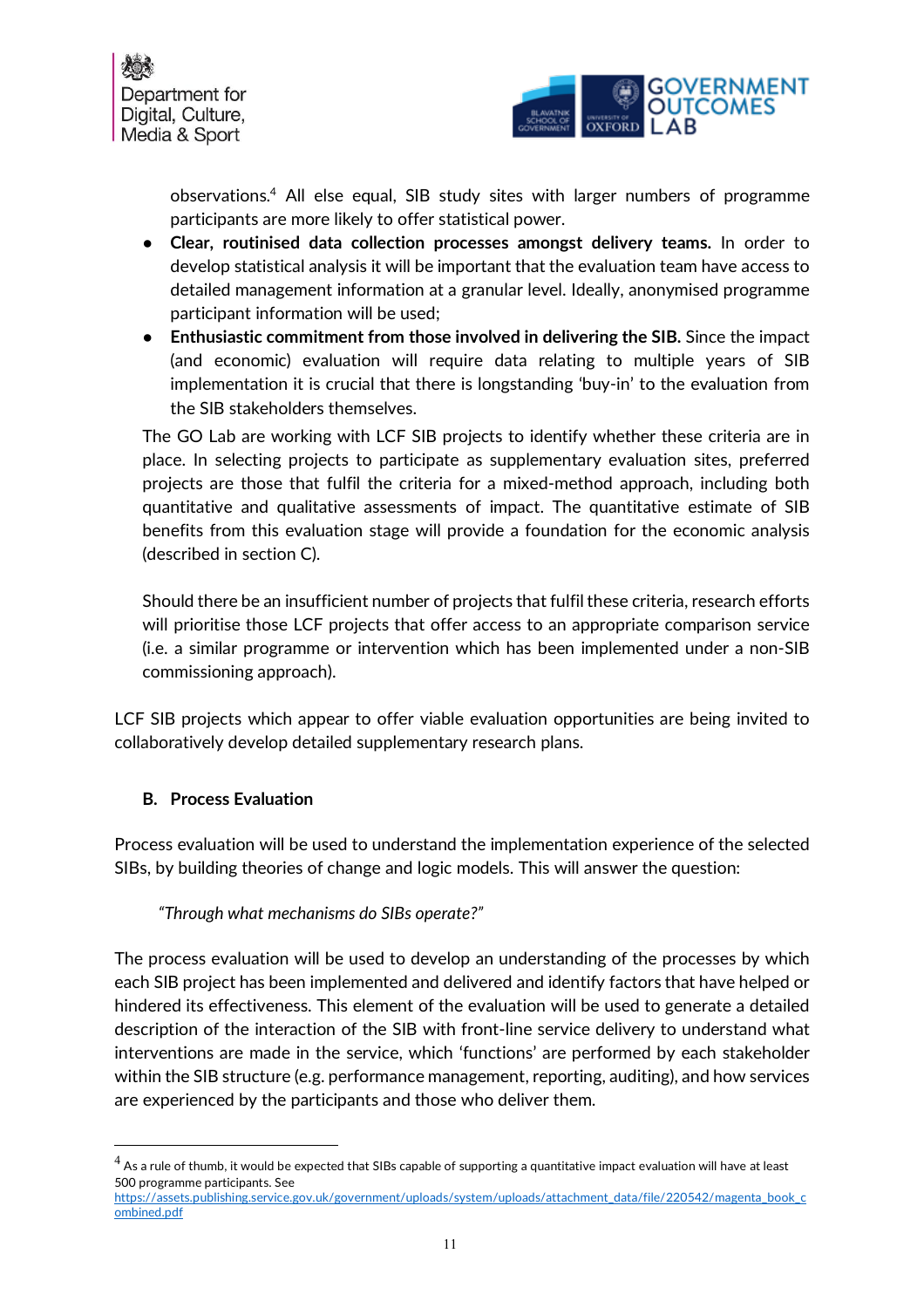

The LCF process evaluations may respond to sub-questions such as:

- 1. How did the structure of the SIB affect service delivery?
- 2. What challenges do commissioners face when implementing a SIB and how does this compare with other non-SIB structures?
- 3. Do commissioners experience wider benefits compared to non-SIB approaches?

#### **C. Economic Analysis**

The supplementary evaluation will use economic analysis to investigate the effectiveness of the SIB projects. All economic evaluations have a common structure which involves the measurement of inputs (costs) and outcomes (benefits) to assess whether the intervention is 'value for money'. Value for money implies either a desire to achieve a predetermined objective at least cost or a desire to maximise the benefit, tangible and intangible, with a limited amount of resources. The guiding research question is:

"*do the benefits of SIB approach outweigh the costs*?"

The research will derive an estimate of benefits from the impact evaluation (part A) and supplementary evaluation sites will be supported to develop a comprehensive set of cost information.

Where an appropriate non-SIB comparator (the 'counterfactual') has been identified (in part A) this will be used to support cost effectiveness analysis. This technique compares the 'cost per consequence' of two or more interventions, where the consequences are measured by "natural" units (for example, additional time in employment or stable accommodation for people who were previously homeless). This approach will enable the relative value of different commissioning strategies to be compared where they are designed to deliver the same or similar outcomes.

The evaluation will also investigate the merits of developing 'Cost Benefit Analysis' for selected SIBs. This technique tends to make greater assumptions than CEA but is able to compare the cost of a programme with the benefit incurred, where the benefit is measured by monetary units. This approach adopts a broad societal perspective as it seeks to include all costs and all benefits.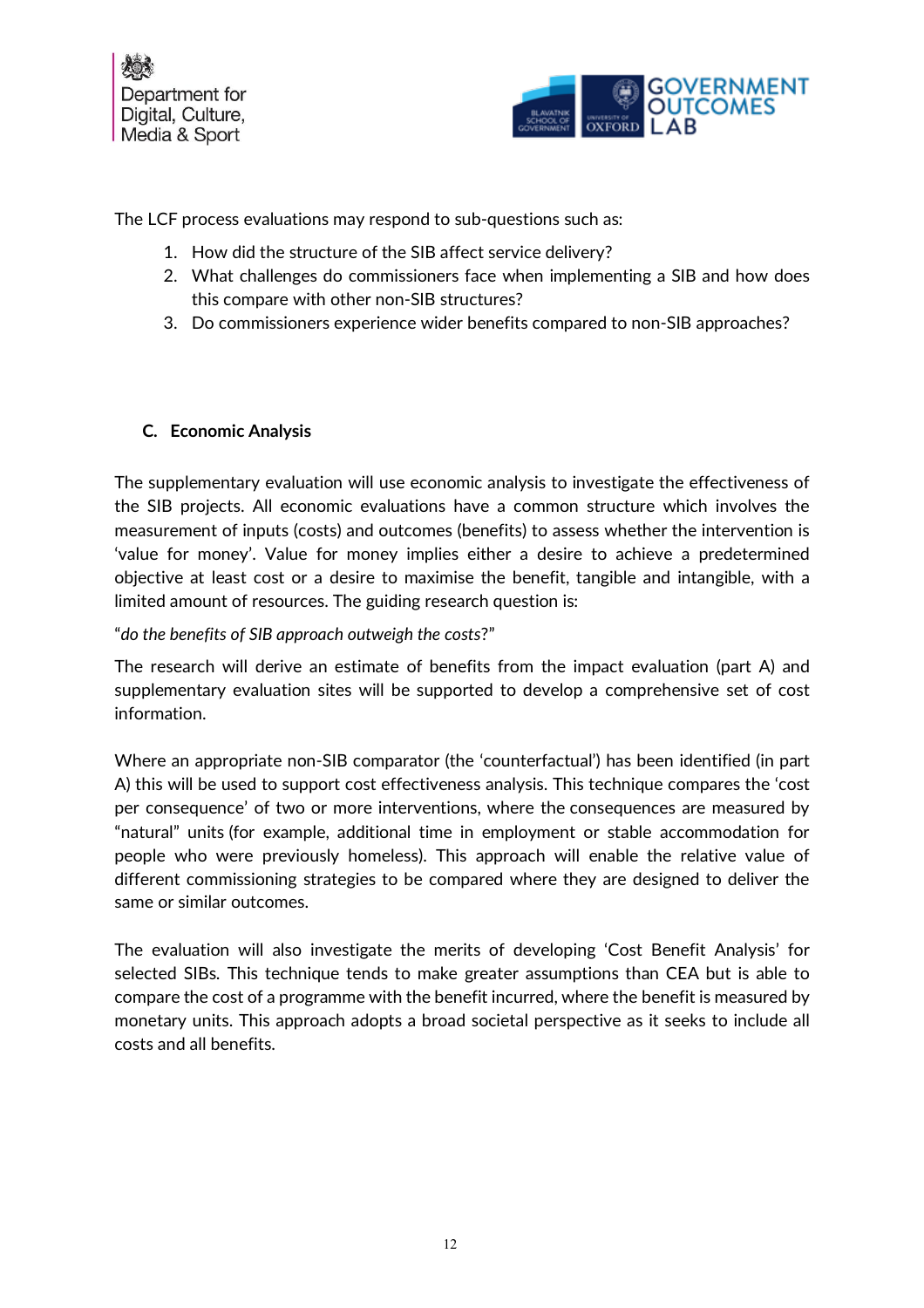

The economic analysis seeks to respond to the following questions:

- 1. Is the SIB approach cost-effective? i.e. How does the price paid per outcome within the SIB compare to alternative commissioning approaches?
- 2. Is the SIB approach more efficient in addressing social issues compared to alternative commissioning approaches?
- 3. How do the costs of administrating SIBs compare to more conventional commissioning approaches?
- 4. How do the tangible and intangible benefits of SIBs compare to more conventional commissioning approaches?

### **3. Strand 3: Project-Led evaluations**

SIB projects which have been awarded LCF funding are also encouraged to develop local evaluation and learning work packages. Projects outline their evaluation plans when applying and setting up their projects. Local projects are pursuing a range of bespoke research questions and draw on a range of methods. While the responsibility for this strand lies with the individual SIBs projects, GO Lab provides LCF applicants with support through written technical guidance; events, such as workshops and webinars; advice surgeries; and a monthly newsletter. Specific guidance has been provided on refining evaluation questions and evaluation methodologies. The GO Lab also offers support in defining and measuring outcomes.

### **4. Timeline for Deliverables**

The multi-strand LCF evaluation will result in a series of reports and learning outputs. For each strand, key outputs will include interim and final reports. For Strand 1, we expect to publish

- the interim report in summer 2019, and
- the final report in summer 2020.

We will then expect outputs from Strand 2 - the primary and the supplementary evaluation streams. Since the development and implementation timelines of LCF SIB projects are themselves somewhat unpredictable, the precise timing of activities are not yet fixed. In addition to formal reports, which are anticipated to be published, the evaluation team will produce bespoke, digestible resources for practitioners and national policymakers including blog posts, presentations and policy memos.

## **5. Main Organisations Involved**

#### **The Department for Culture Media and Sport (DCMS)**

**a.** The **Centre for Social Impact Bonds (C4SIBs),** part of the Office for Civil Society (OCS) at DCMS, is leading on the Life Chances Fund. The team provides expert guidance on developing social impact bonds (SIBs), shares information on outcomes-based commissioning and supports the growth of the social investment sector. C4SIBs is part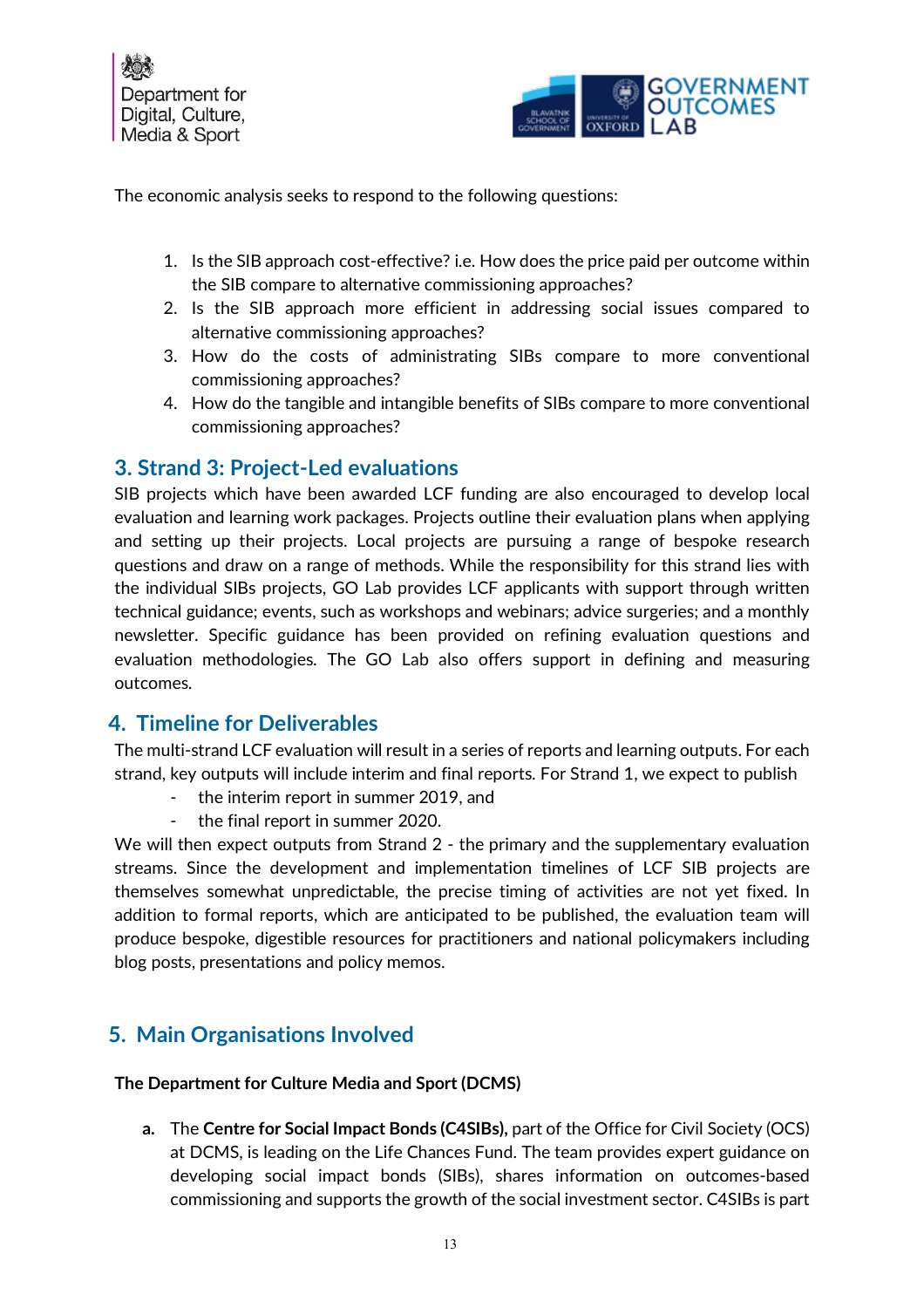



of the wider Government Inclusive Economy Unit (GIEU), which is focused on growing the social investment market, and using social investment as a force for social change.

**b.** The in-house **Analytical Team** of the **Office for Civil Society (OCSAT)** is providing analytical support and guidance to OCS policy areas. As a part of this work, OSCAT is leading on the strategy, analytical design and coordination of the Life Chances Fund evaluation.

**The Government Outcomes Lab (GO Lab)** is a new centre of academic excellence for innovative government commissioning. It aims to deepen the understanding of outcomesbased commissioning and provide independent support, data and evidence on what works, and what doesn't. The GO Lab is funded as part of a five-year partnership between the Blavatnik School of Government at Oxford University and the government.

**The National Lottery Community Fund (previously Big Lottery Fund)** are the fund administrator for the LCF, and manage the £80m on behalf of HMG. They are responsible for managing the fund day-to-day, partnering with the Department for Culture, Media and Sports (DCMS) for some processes. This includes managing applications to the fund, funding grants and managing finances. The external partner act as the main point of contact for the fund, and engage DCMS and others as necessary.

**ICF** is a global consulting and technology services provider, conducting the fund level evaluation of the Life Chances Fund. Since 1969 government and commercial clients have worked with ICF to overcome their toughest challenges on issues that matter profoundly to their success.

## **6. References**

Carter, E., C. FitzGerald, R. Dixon, C. Economy, T. Hameed, and M. Airoldi (2018) *Building the Tools for Public Services to Secure Better Outcomes: Collaboration, Prevention, Innovation.* Government Outcomes Lab, University of Oxford, Blavatnik School of Government.

Cartwright, N. and Munro, E. (2010) 'The limitations of randomized controlled trials in predicting effectiveness,' *Journal of Evaluation in Clinical Practice 16*: 260-266.

Fox, C. and Morris, S. (2019) 'Evaluating outcome-based payment programmes: challenges for evidence-based policy,' *Journal of Economic Policy Reform*, DOI: 10.1080/17487870.2019.1575217

Stern, E., Stame, N., Mayne, J., Forss, K., Davies, R. and Befani, B. (2012) *Broadening the range of designs and methods for impact evaluations*. Report of a study commissioned by the Department for International Development. Available at: https://www.oecd.org/derec/50399683.pdf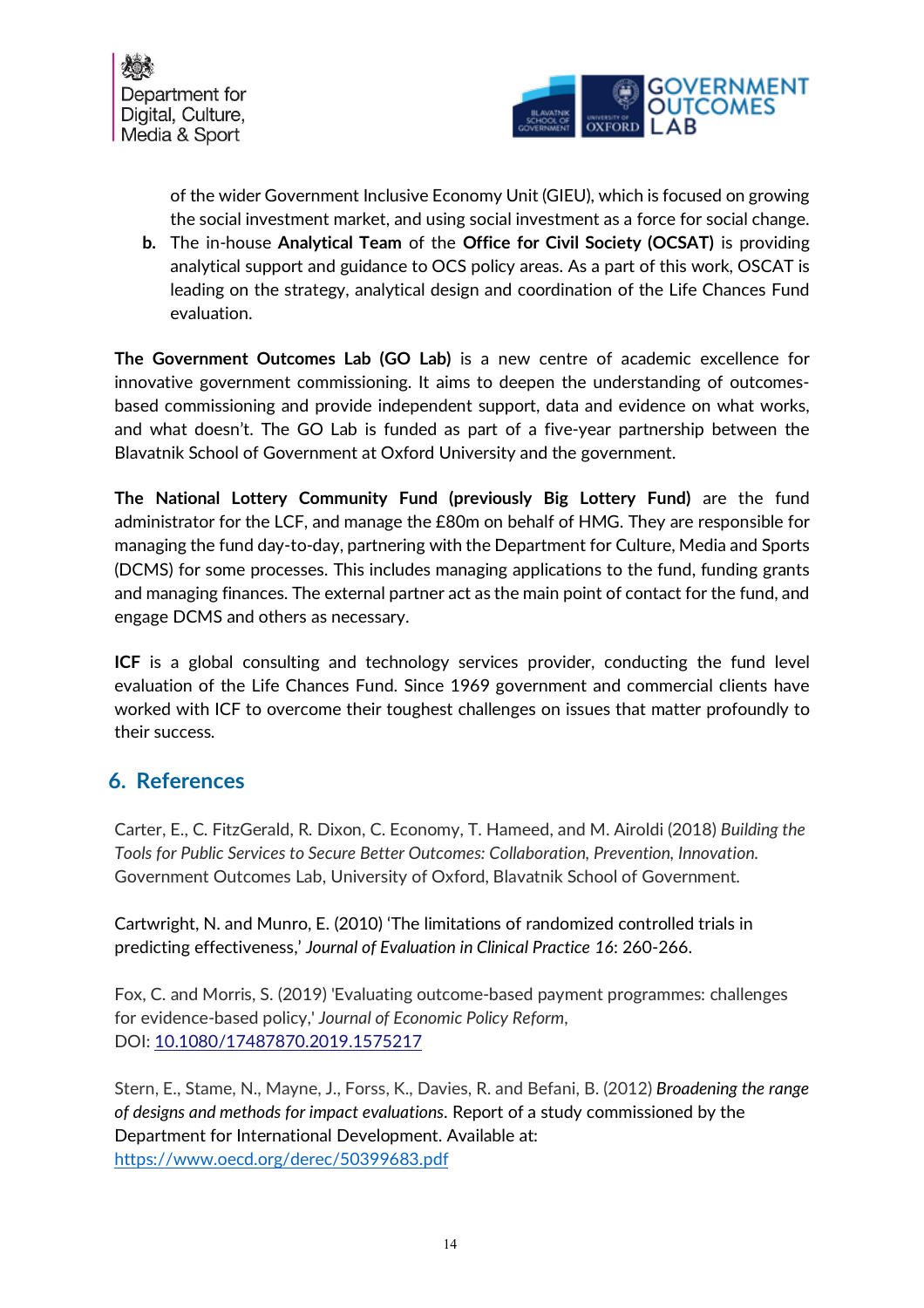

戀 Department for

Digital, Culture,<br>Media & Sport

**4th Floor**  100 Parliament Street London SW1A 2BQ